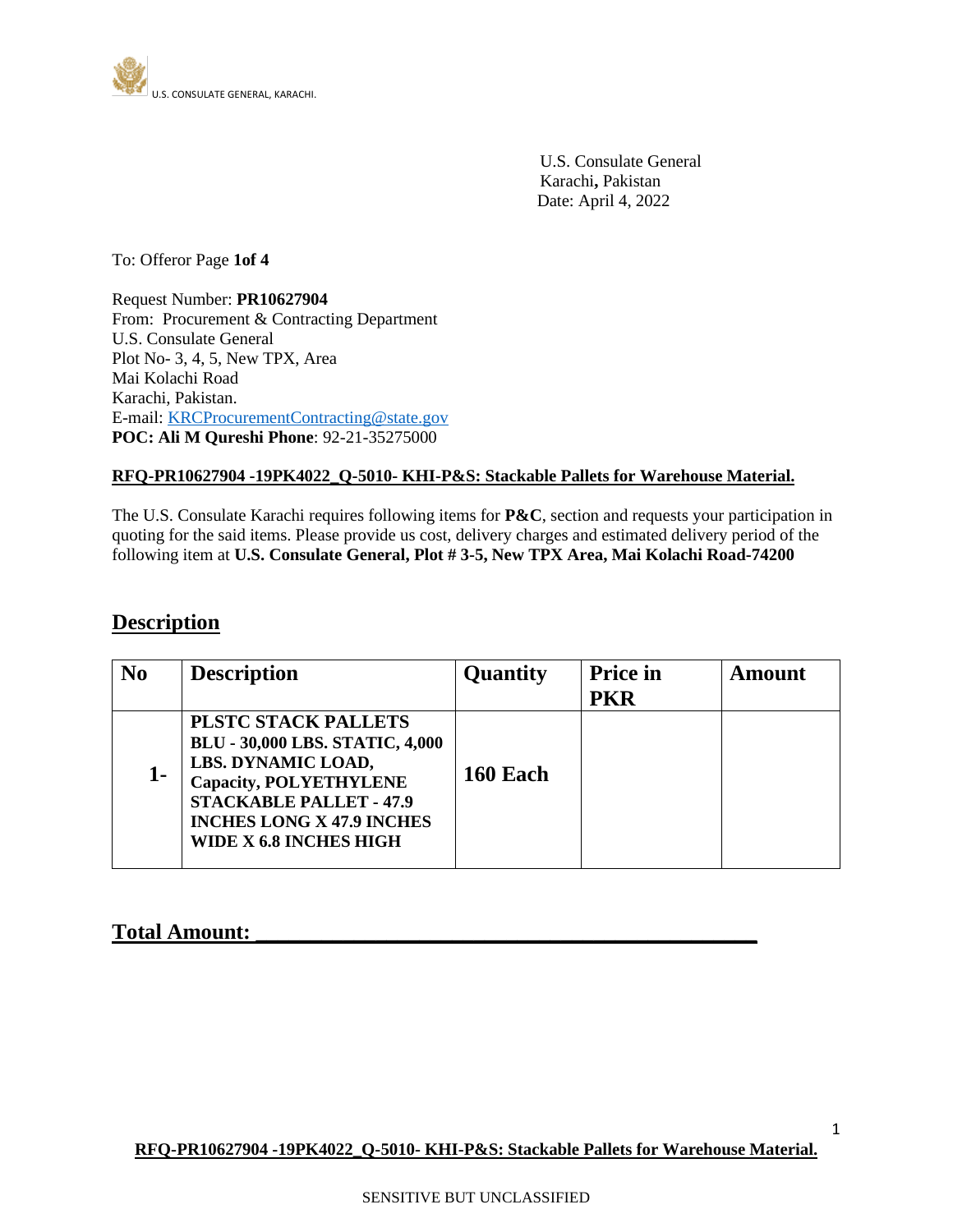



2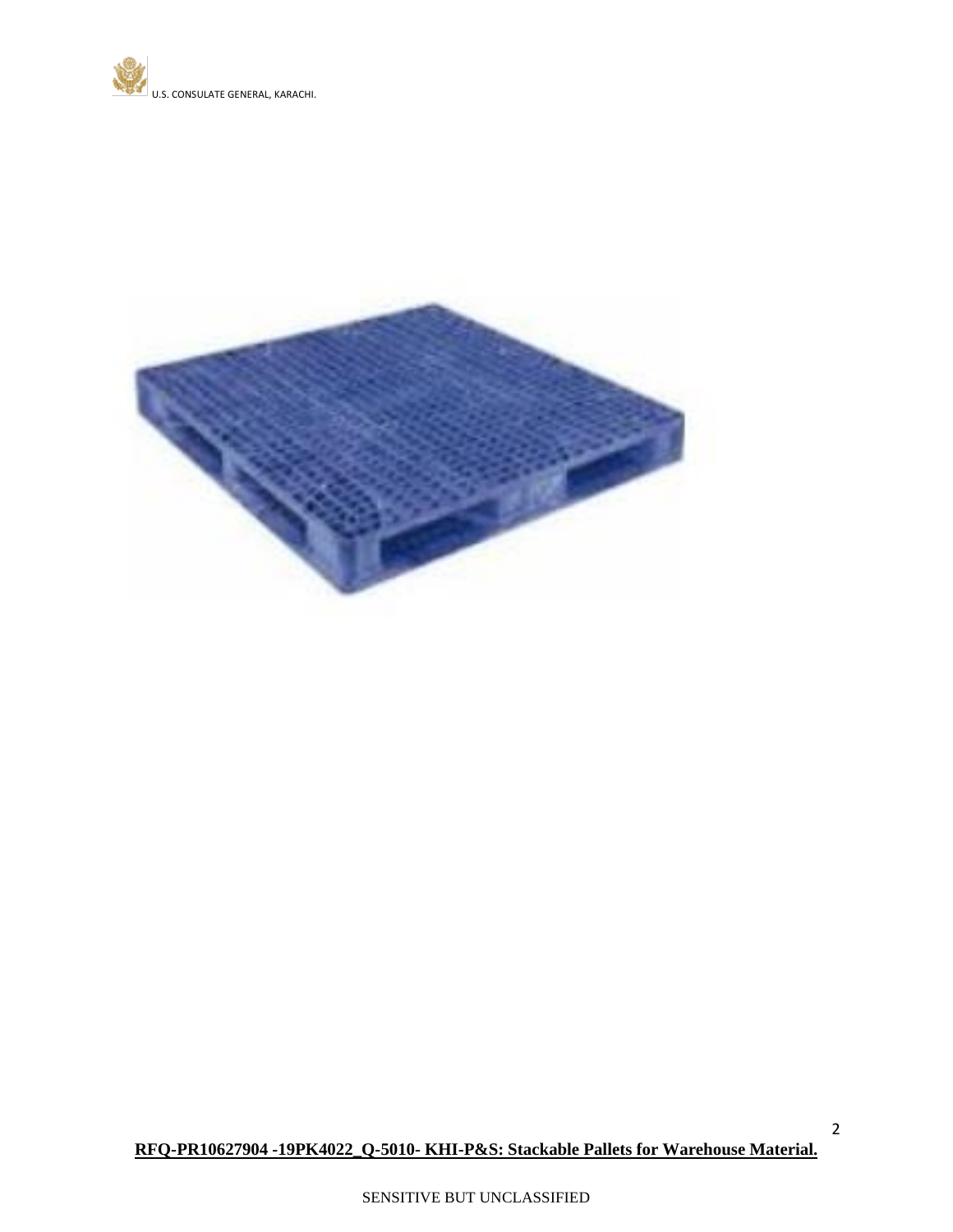

### **Prices:**

Firm Fixed Price.

TAX: Your prices shall be duty/tax free. U.S. Consulate General Karachi will neither deduct nor pay any tax for this service.

#### **Inspection & Acceptance:**

A Government representative will inspect the service(s) delivered to determine the quality and acceptability. Substandard services/products shall be unacceptable at vendor's expense.

#### **Payment Terms:**

Payment will be made within 30 days through Electronic Funds Transfer (EFT) upon complete and successful render of service(s) to the U.S. Consulate General, Karachi and submission of legitimate invoice to Financial Section upon confirmation from PAS, and submission of receipt.

#### **SUBMISSION OF INVOICE:**

Each invoice shall include vendor invoice number, purchase order/BPA Call number, date issued, brief description of services provided, quantities, unit and total price, and signed by the signing authority.

Invoices must be routed to:

- 1- Karachi, FMC Invoices [KarachiFMCInvoices@state.gov](mailto:KarachiFMCInvoices@state.gov) (for sending invoice-in PDF format)
- 2- Karachi, FMC Inquiries [KarachiFMCInquiries@state.gov](mailto:KarachiFMCInquiries@state.gov) (for any query related to payment)

Although email is the preferred method, invoices may also be submitted by mail (do not send electronically if you mail the invoice to the following address to avoid duplication):

Karachi Fiscal Office U.S. Consulate General Plot No- 3, 4, 5, New TPX Area Mai Kolachi Road Karachi